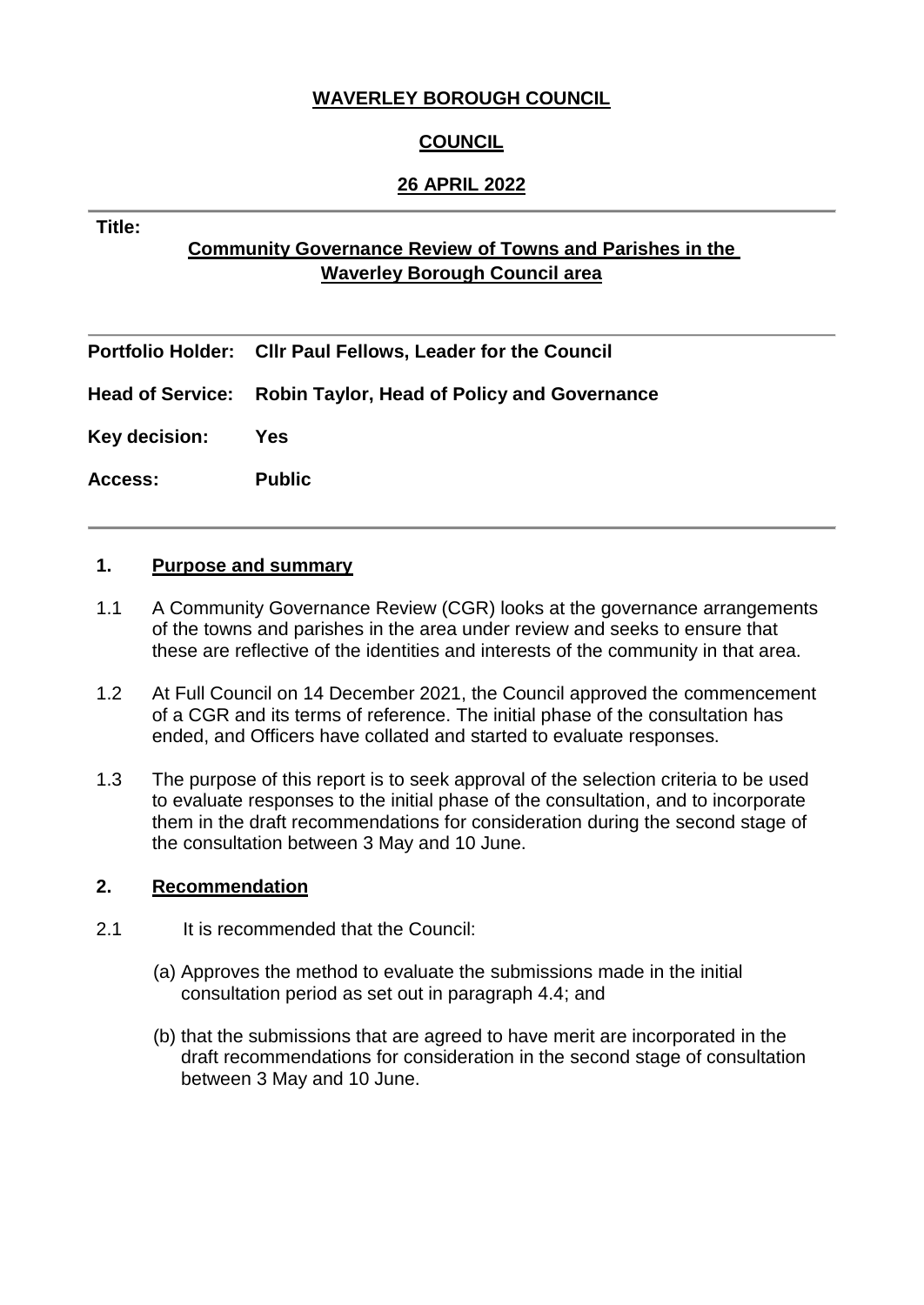# **3. Reason for the recommendation**

To ensure that recommendations, which are to be developed from the responses to the initial phase of the CGR, are reflective of the identities and interests of the community in that area.

# **4. Background**

- 4.1 A Community Governance Review is a legal process whereby the Council looks at the governance arrangements of parishes in the area under review – in this case the whole of Waverley Borough Council area. The initial phase of the consultation took place between 17 January and 25 February 2022.
- 4.2 Responses were received from nine parish councils and one individual. The detailed responses are attached at Annexe 1. Farnham Town Council had previously written to the Council requesting amendments and, although they did not submit a formal response to the CGR consultation, their proposals have been included for consideration.
- 4.3 Officers have approached the parish councils who have proposed amendments and the neighbouring councils affected by these suggested changes, to seek their views on the proposals. A table showing whether the affected parish council agree or object to each proposal is included in Annexe 2.

### Evaluating responses

- 4.4 Each response submitted to the initial phase of the consultation will be evaluated by Officers on the following basis:
	- Is there agreement between affected parishes?
	- Does the change have merit in making the areas concerned more logical for the residents?
	- Does the change require consent from the LGBCE?
	- What impact will the change have on the electorate?
	- Are there wider implications if the change is made?
	- Is there likely to be support from the wider community?

 Proposals that meet the above criteria will be put forward as a recommendation in the second stage of consultation.

4.6 During the second stage of consultation, respondents will be invited to submit responses to the proposals that were submitted during the initial consultation. Respondents may also respond with additional changes which will be considered alongside submissions already made.

### Impact of Local Government Boundary Review on the Community Governance Review

4.7 The Local Government Boundary Commission England (LGBCE) have conducted a review of the Borough wards throughout Waverley. Their final recommendations will be published on Tuesday 29 March 2022 and subsequently, an order will be made. A Statutory Instrument will be used to enact the Order, and this is likely to be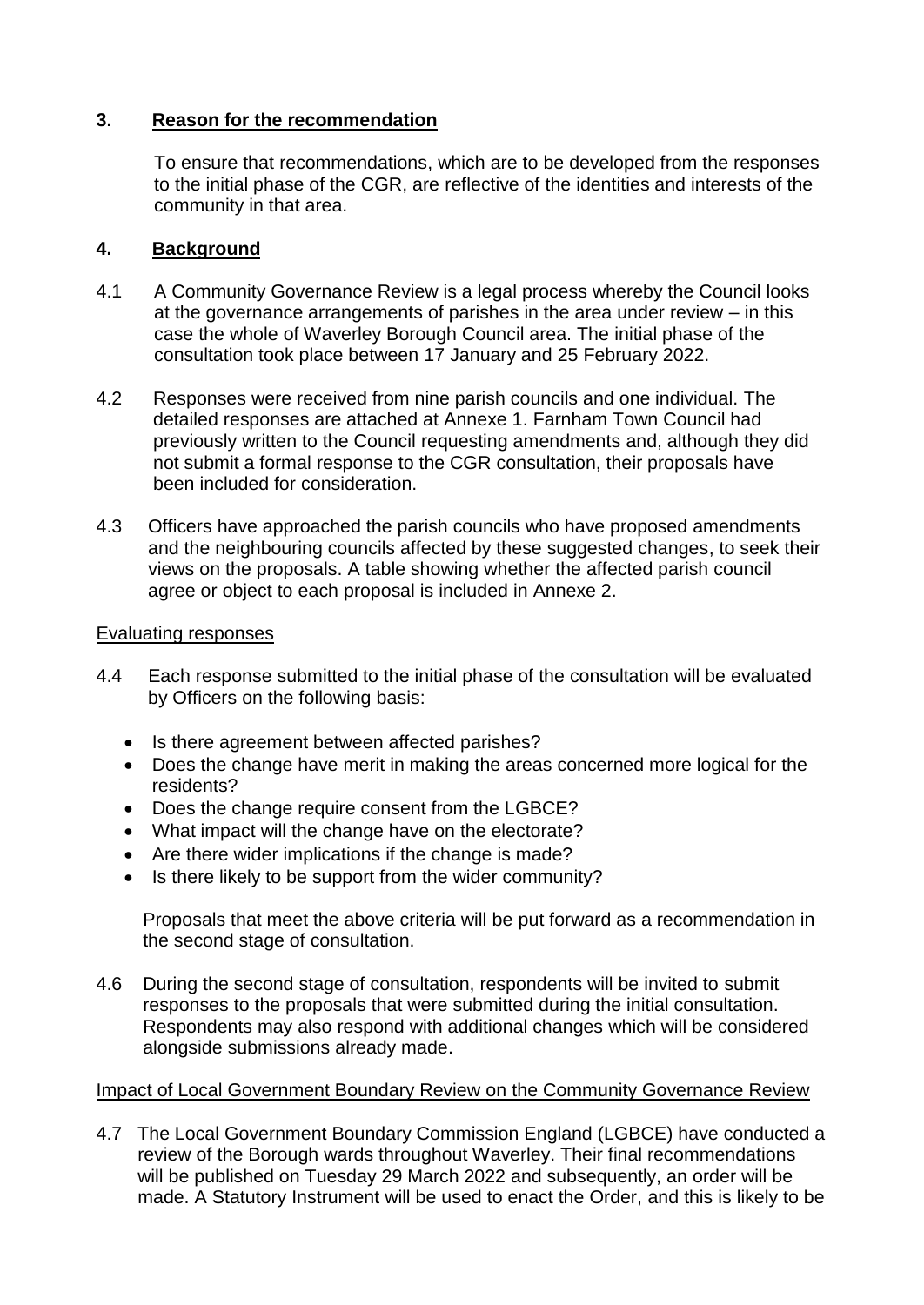passed before parliament rises for the summer recess.

- 4.8 Once the order has been made, the final recommendations are protected and cannot be changed without consent from the LGBCE. However, consent may be granted if the Council requests an amendment following recommendations from the CGR. Authorisation of consent may be delegated to the Chief Executive of the LGBCE or considered by the Full Board.
- 4.9 Consent may be granted or denied by the LGBCE. If consent is granted, a new order will be made. If consent is denied, the boundaries and other matters will remain as previously set out in the original Order.

# Provisional timescale of implementation of changes

| 4.7 | Consideration of proposals submitted<br>to second phase of consultation | After 10 June                                                 |
|-----|-------------------------------------------------------------------------|---------------------------------------------------------------|
|     | Prepare final recommendations for<br>report to Full Council             | 9 July Full Council                                           |
|     | Publish final recommendations and<br>send to LGBCE for consideration    | August 2022                                                   |
|     | <b>LGBCE</b> consider recommendations<br>and consent granted or denied  | Autumn 2022                                                   |
|     | Polling place and polling district review<br>conducted                  | Autumn 2022 – reported to Full Council<br>on 13 December 2022 |
|     | Elections to be held including<br>amended Borough wards and parishes    | May 2023                                                      |

# **5. Relationship to the Corporate Strategy and Service Plan**

5.1 A CGR supports the strategic priority of local, open, participative government.

### **6. Implications of decision**

# 6.1 **Resource (Finance, procurement, staffing, IT)**

The costs of the next stage of consultation will be met from within existing budgets. Resourcing will be met from within the current team resources.

#### 6.2 **Risk management**

 There was considered to be a potential risk if the decision by the LGBCE was delayed unduly and this had an impact on the 2023 election preparations. However, after further research, it seems that this is unlikely to be the case. The LGBCE have confirmed that they need to receive the relevant information from the Council by the end of September in order to complete the process in a timely fashion. The proposed timescale for the CGR meets this deadline as the final recommendations are to be presented to Full Council on 19 July 2022.

The CGR was embarked upon as a result of proposals from Farnham and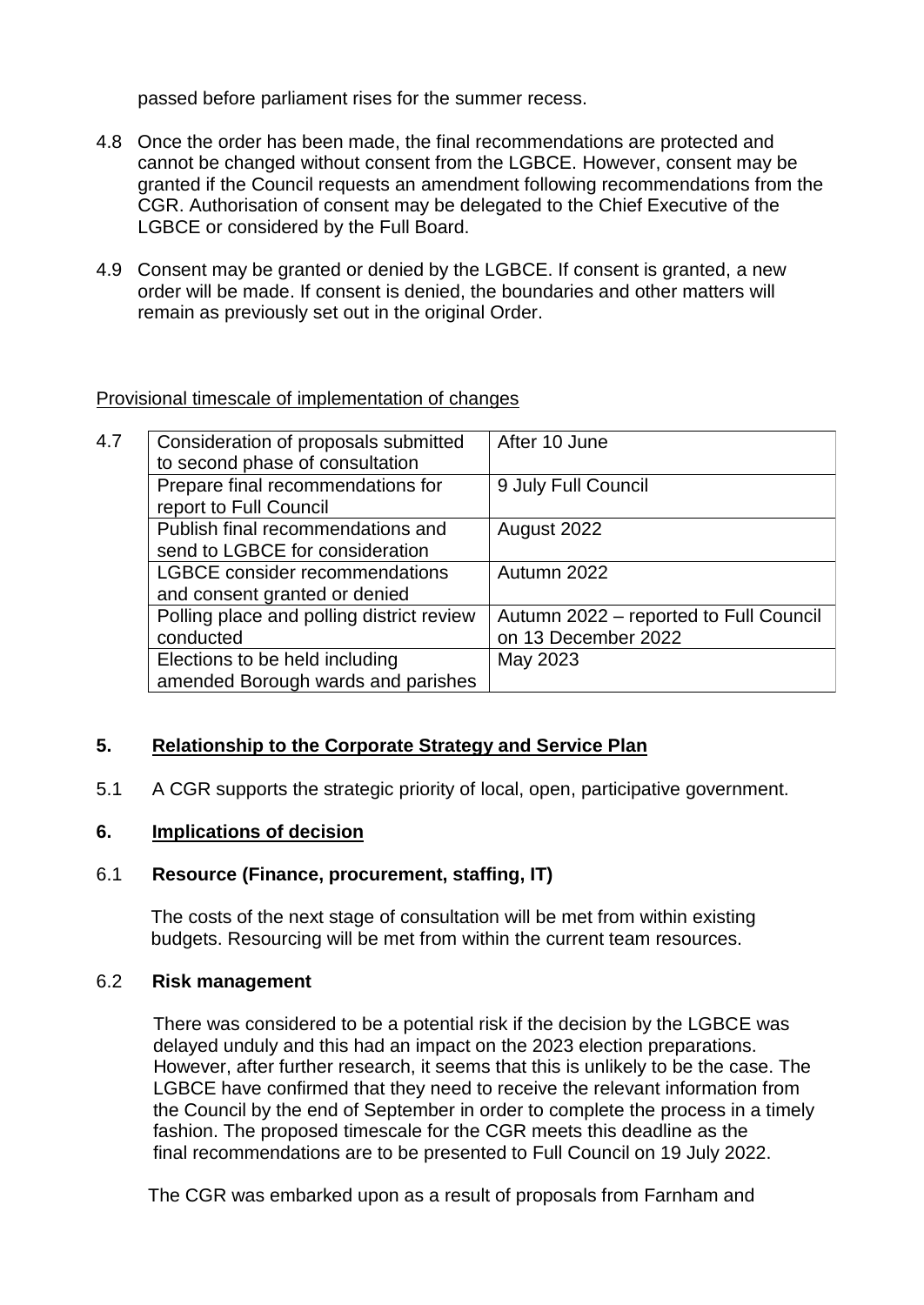Godalming Town Councils during the Boundary Review relating to coterminosity of borough and town wards which could not be accommodated in that review. As part of the CGR, all town and parishes were asked if there were any amendments they would like to make to their councils and administrative areas and several parishes did ask for amendments to be made. There are reputational risks involved in refusing all amendments or not considering the proposals in good faith.

# 6.3 **Legal**

 The Community Governance Review will be conducted as per the Department for Communities and Governance (DCLG) and Local Government Boundary Commission for England (LGBCE) guidance on Community Governance Reviews and in accordance with the Local Government and Public Involvement in Health Act 2007.

# 6.4 **Equality, diversity and inclusion**

The Council must ensure that all those entitled to participate in the consultation process can do so. A consideration for the Council when conducting a CGR is the impact on community cohesion.

# 6.5 **Climate emergency declaration**

There are no climate emergency impacts.

### **7. Consultation and engagement**

- 7.1 There is a full communications plan including social media, website, press releases and direct mail to certain stakeholders including parish councils. The Terms of Reference provide for two consultation periods.
- 7.3 The terms of reference (Annexe 3) sets out the list of consultees the Council will inform during the consultation periods. It is proposed that in addition to the named consultees, each household affected by the proposals are sent a letter to inform the residents of the potential changes and information on how they can submit a response.

### **8. Other options considered**

- 8.1 The Council may decide to proceed to the second stage of consultation without evaluation of the submissions to the initial stage of the consultation. Submissions
- to

the initial phase and the second stage could be considered at the same time.

### **9. Governance journey**

9.1 The Executive is asked to make a recommendation to Full Council.